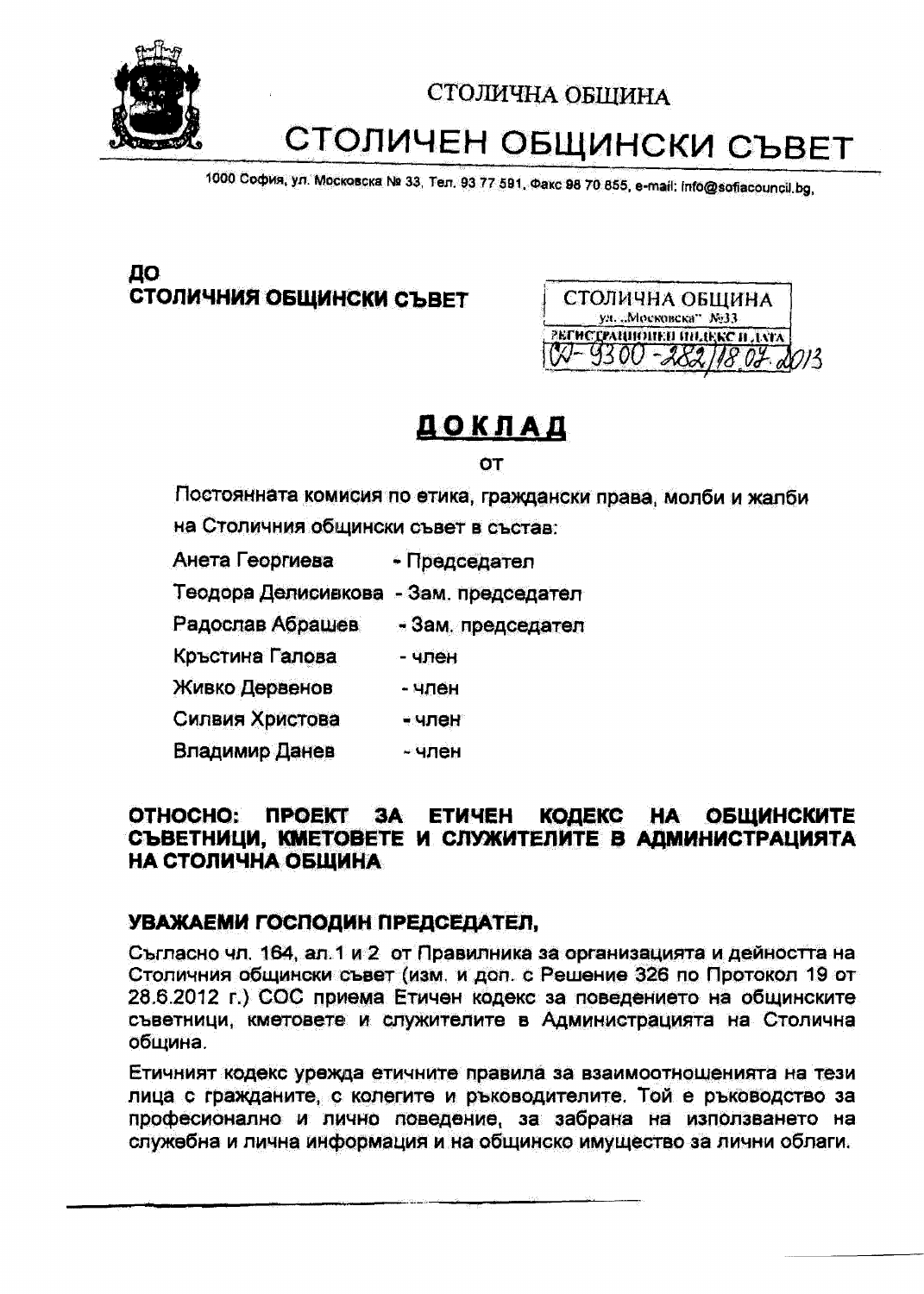Предвид гореизложеното. Постоянната комисия по етика, граждански права, молби и жалби представя за разглеждане на заседание на Столичния общински съвет Проект за Етичен кодекс на общинските съветници, кметовете и служителите в Администрацията на Столична община.

Проектът е приет единодушно от членовете на ПК / ЕГПМЖ на нейно заседание на 2 юли 2013 г.

Приложение: - проект за Етичен кодекс

- проект за решение

Вносители: Анета Георгиева..... Теодора Делисивкова Радослав Абрашев Кръстина Галова.. Живко Дервенов.. Силвия Христова... Владимир Данев....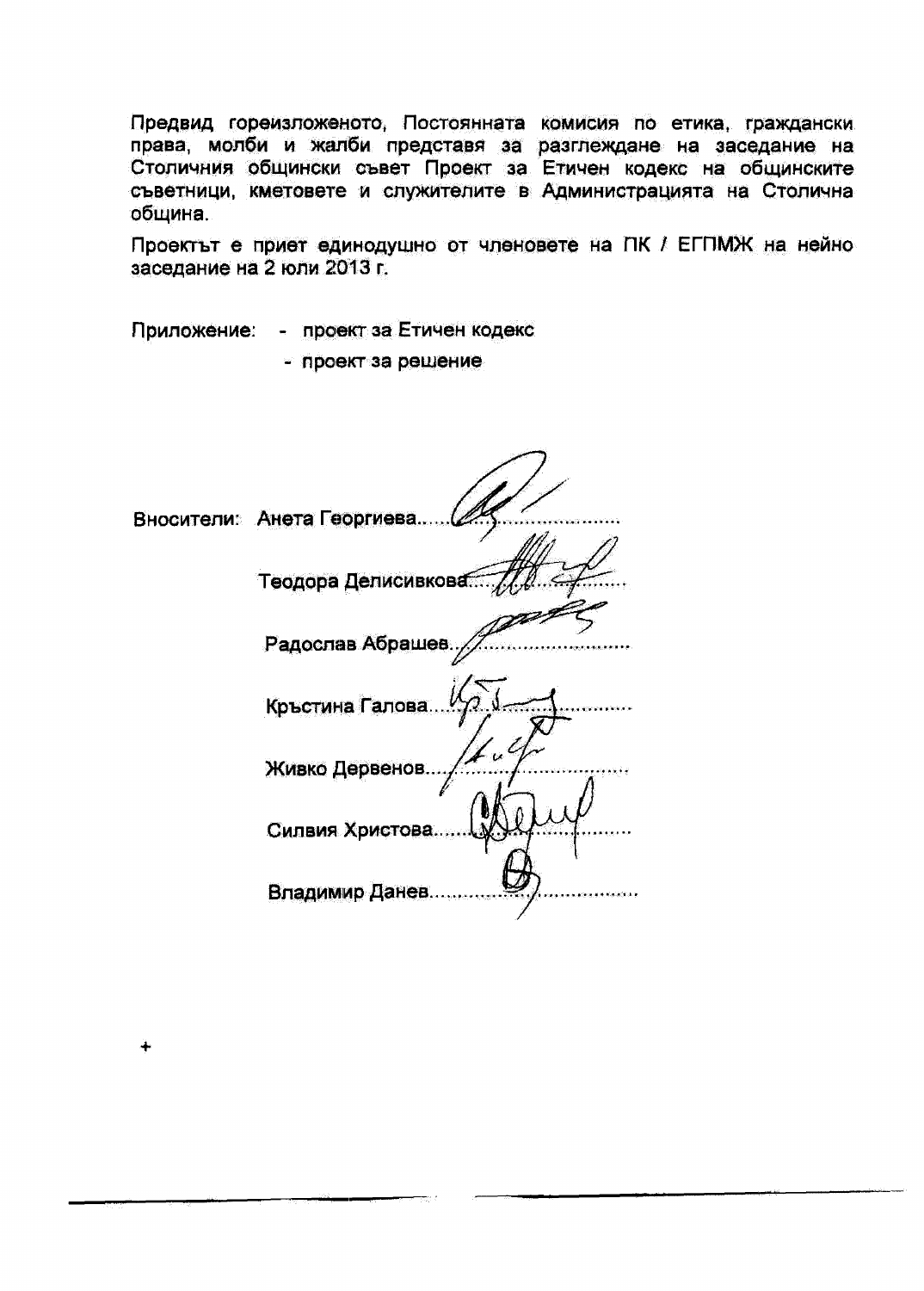

СТОЛИЧНА ОБШИНА

СТОЛИЧЕН ОБЩИНСКИ СЪВЕТ

1000 Comun un Manunneya Mo 23 Tan 03 77 601 mour 09 70 855 a molt informant

#### PEWEHUE **No**

на Столичния общински съвет

от 200 година

ЗА: ПРИЕМАНЕ НА ЕТИЧЕН КОДЕКС НА ОБЩИНСКИТЕ СЪВЕТНИЦИ. КМЕТОВЕТЕ И СЛУЖИТЕЛИТЕ В АДМИНИСТРАЦИЯТА НА СТОЛИЧНА ОБЩИНА

на основание чл. 21, ал.1, т. 23 и ал. 2 от Закона за местното самоуправление и

местната администрация, във връзка с чл. 164, ал.1 от Правилника за организацията

и дейността на Столичния общински съвет

СТОЛИЧНИЯТ ОБЩИНСКИ СЪВЕТ

РЕШИ:

- 1. Приема Етичен кодекс на общинските съветници, кметовете и служителите в Администрацията на Столична община
- 2. Възлага на Кмета на СО да запознае служителите **OT** Администрацията на СО с Етичния кодекс.

Настоящото решение е прието на \_\_ заседание на Столичния общински съвет, проведено на 200 г., Протокол № 0 от 200 г. и е подпечатано с официалния печат на Столичния общински съвет.

> Председател на Столичния общински съвет: Елен Герджиков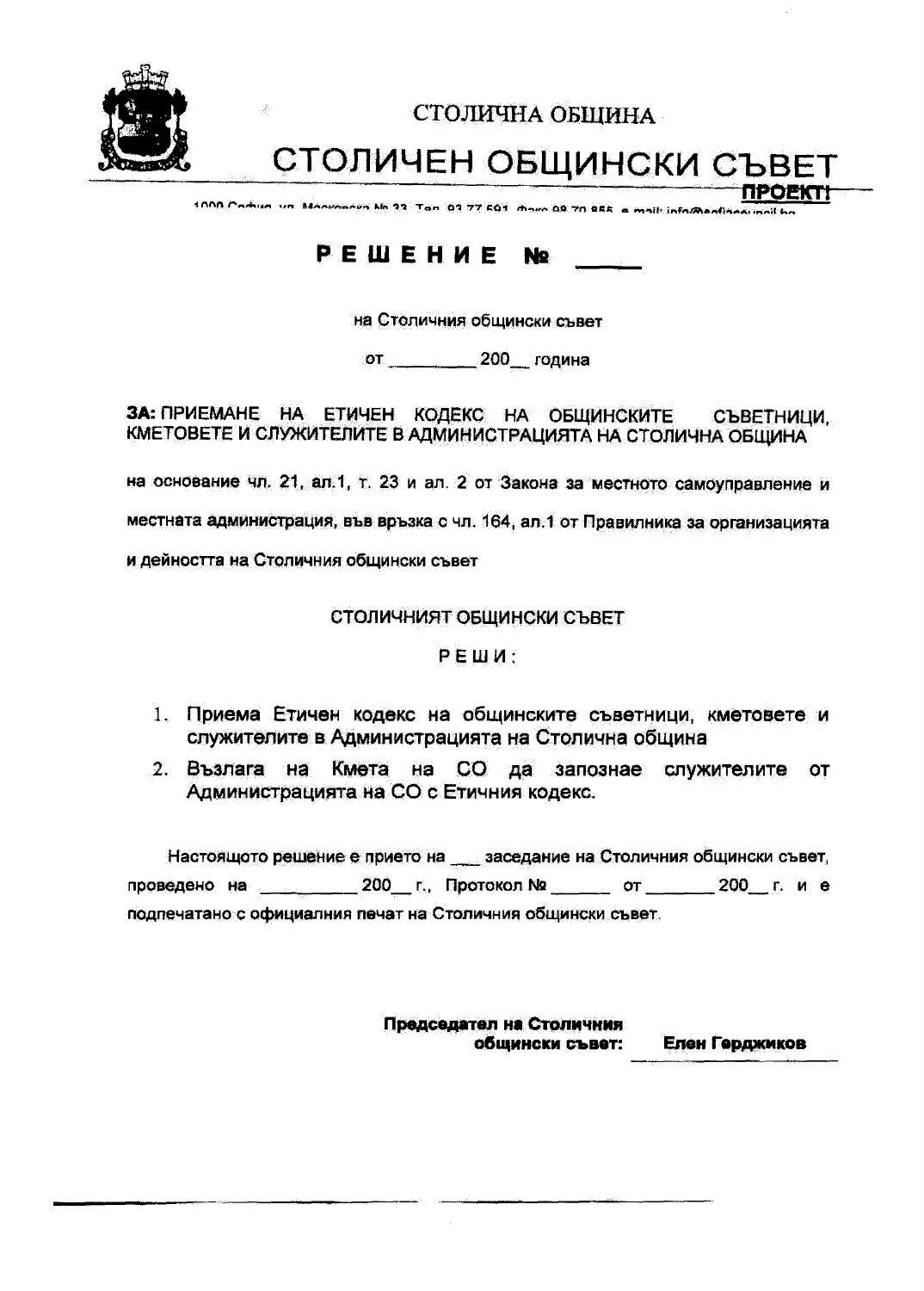# ЕТИЧЕН КОДЕКС

## на общинските съветници, кметовете и служителите в администрацията на Столична община

## **І. Общи положения**

## Член 1. Обхват, същност и цел на Колекса

1.1. Етичните правила в този кодекс се приемат на основание чл. 164 от Правилника за организацията и дейността на Столичен общински съвет (СОС) и са приложими спрямо лицата, заемащи следните длъжности: общински СЪВЕТНИЦИ  $\sigma$ COC. КМЕТОВЕТЕ  $M$ служителите  $\mathbf{B}$ администрацията на Столична община (СО).

1.2. Настоящият кодекс съдържа основни етични и морални норми и конкретизира стандартите на поведение на лицата по чл. 1.1, с цел да повиши общественото доверие в тях, техния професионализъм и морал, както и да издигне престижа на местната власт в лицето на Столична община и Столичен общински съвет.

1.3. За държавните служители в администрацията на Столична община (СО) се прилагат съответно правилата на Кодекса за поведение на служителите в държавната администрация, приет с ПМС № 126 от 11.6.2004 г., обн. ДВ, бр.53 от 22.6.2004 г.

## II. Принципи

## Член 2. Върховенство на закона и обществения интерес

2.1. Лицата по чл. 1.1, изпълняват своите задължения в съответствие с Конституцията, законите и подзаконовите нормативни актове на страната и общината, международните актове, ратифицирани по конституционен ред от Република България и следва да защитават интересите на цялото население на Столична община.

2.2. При изпълнение на своите отговорности лицата по чл. 1.1. служат на обществения интерес, като с поведението и отношението си са длъжни да изграждат доверие между местната власт и гражданите.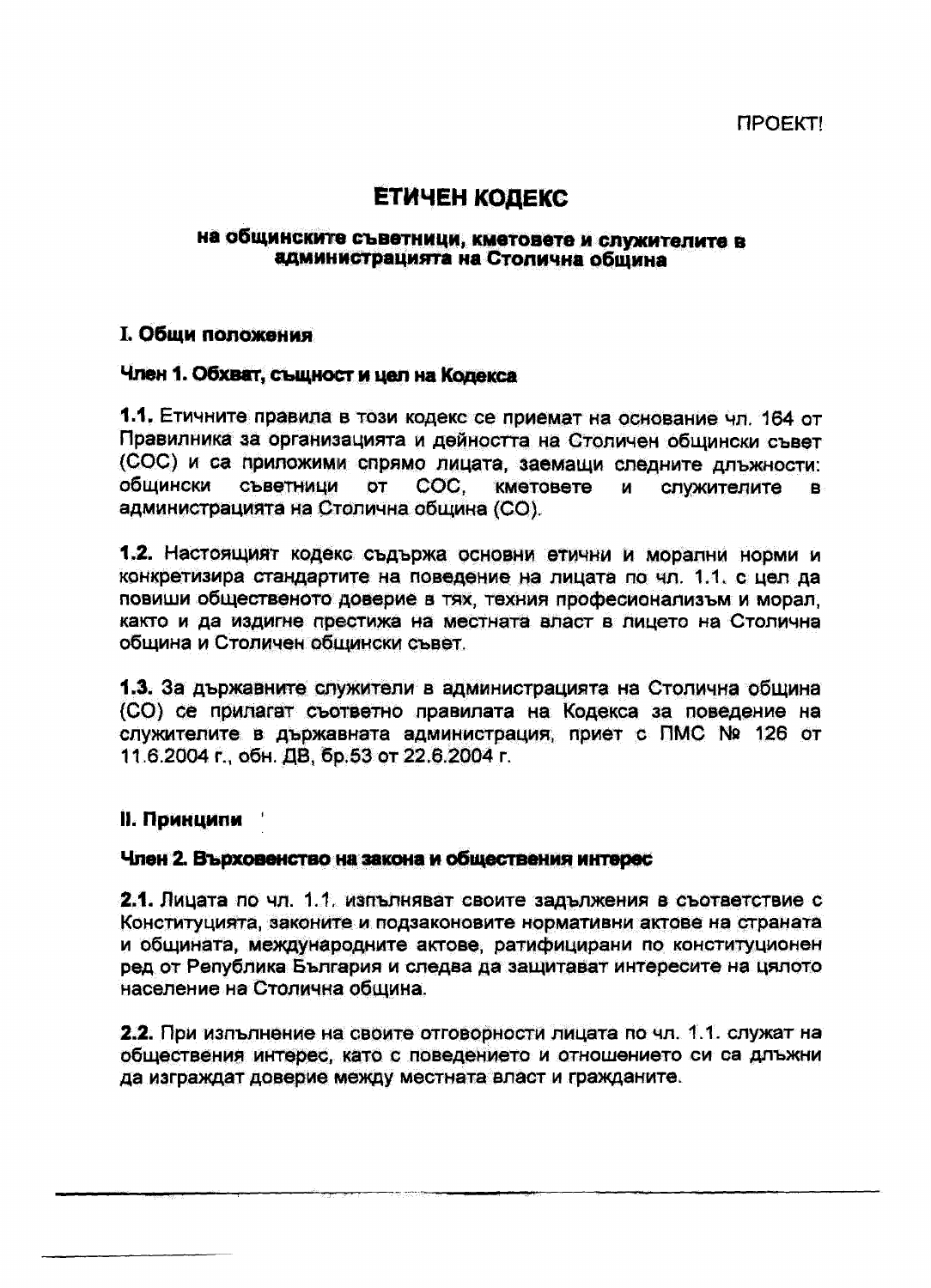## Член 3. Безпристрастност

3.1. Лицата по чл. 1.1. не следва да имат специално отношение, или да отдават предимство на което и да било физическо, или юридическо лице.

3.2. Лицата по чл. 1.1 при изпълнение на задълженията си са длъжни да избягват всякакви действия, повлияни от личните им политически възгледи. Поведението и действията им да не се основават на политически пристрастия, а да се ръководят от интересите на цялото общество, без оглед на политическите убеждения на избирателите.

## Член 4. Публичност

4.1. Лицата по чл. 1.1. при работата си с гражданите следва:

а) да насърчават открития обмен на идеи:

б) да предоставят информация по установения от закона ред, без да разгласяват класифицирана информация;

в) да не разгласяват сведения, отнасящи се до личния живот и доброто име на гражданите:

г) да предоставят на обществеността точна и обективна информация относно изпълнението на своите функции, както и за действията си по отношение на структурите, които ръководят.

## Член 5. Обществен дълг и личен интерес

5.1. Лицата по чл. 1.1. да не използват прерогативите на своя пост с цел извличане на пряка или косвена лична облага от интереса на лица или групи.

5.2. Лицата по чл. 1.1. може да използват служебното си положение или общинското имущество само в интерес на жителите на Столична община.

5.3. Представителят на изборна длъжност по време на мандата да не предприема действия, с които да осигури своето бъдещо професионално присъствие в институции или организации, над които е осъществявал контрол, докато е бил на изборна длъжност.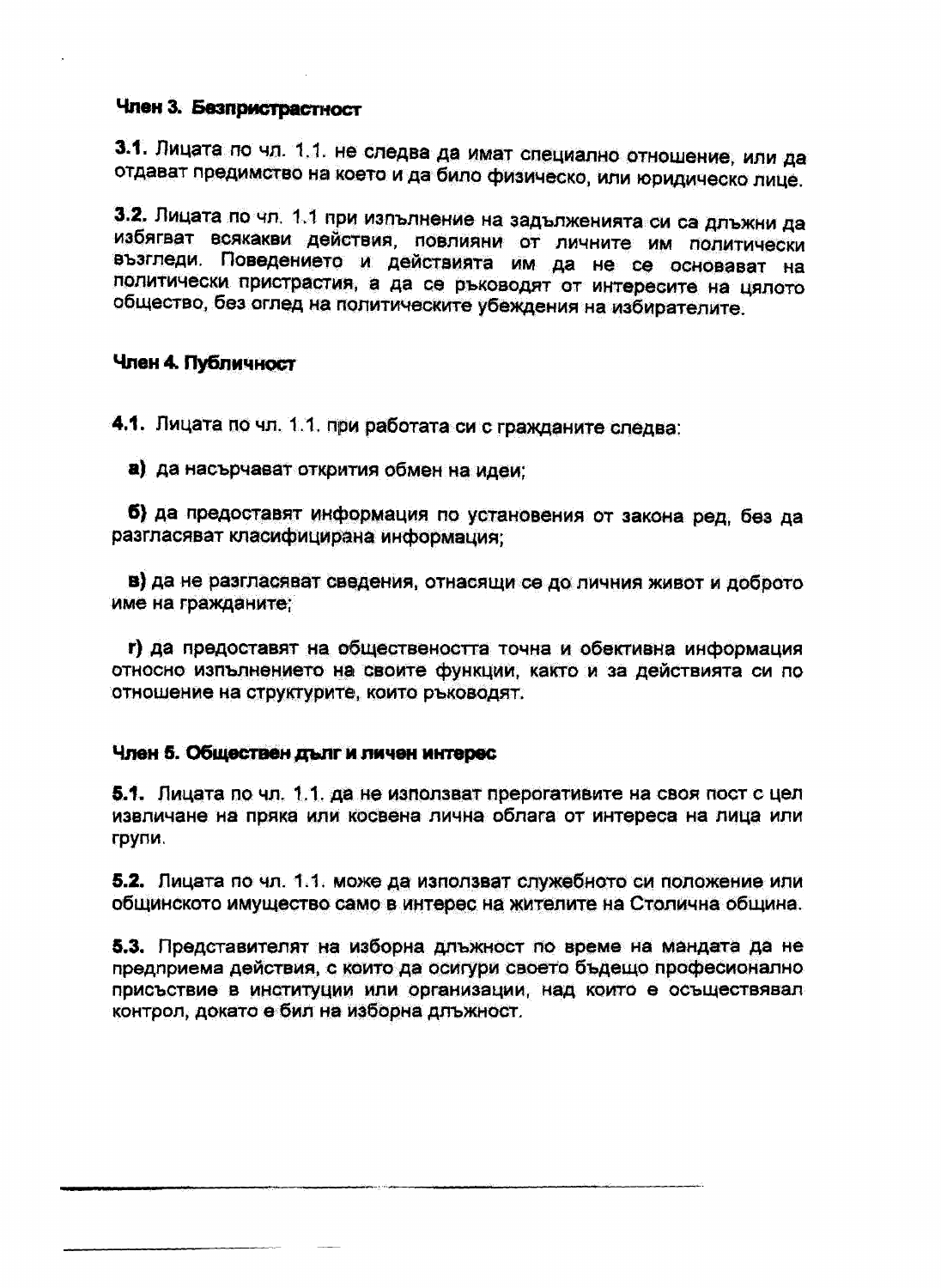# III. Служители от Столичната общинска администрация

# Член 6. Взаимоотношения с гражданите

6.1. Служителите от общинската администрация са длъжни да обслужват гражданите професионално, с грижа и отзивчивост като им предоставят необходимата консултантска помощ и информация.

6.2. Служителите от общинската администрация следва да изпълняват задълженията си добросъвестно, като създават условия за достъпност и равнопоставеност на разглежданите случаи.

6.3. Служителите от общинската администрация следва да извършват административното обслужване своевременно. безпристрастно. запознавайки гражданите със законовите основания за предприетите действия.

6.4. Служителите от общинската администрация следва да отговарят на поставените въпроси съобразно функциите, които изпълняват, като при необходимост пренасочват гражданите към друг служител, притежаващ съответната компетентност.

6.5. Служителите от общинската администрация следва да информират гражданите относно възможностите и сроковете за обжалване на административните актове, включително при отказ за извършване на административна услуга.

## Член 7. Професионално поведение

7.1. Служителите от общинската администрация следва да не допускат в своята работа създаването или разпространението на корупционни практики.

7.2. Служителите от общинската администрация са длъжни да спазват служебната йерархия и стриктно да изпълняват актовете и заповедите на горестоящите органи и служители от администрацията.

7.3. Служителите от общинската администрация могат да поискат писмено потвърждаване на служебния акт, когато в отправената до него устна заповед се съдържа очевидно за тях правонарушение.

7.4. Служител от общинската администрация не е длъжен да изпълни нареждане, което засяга неговите права, правата на неговата съпруга или съпруг, роднини по права линия без ограничения, по съребрена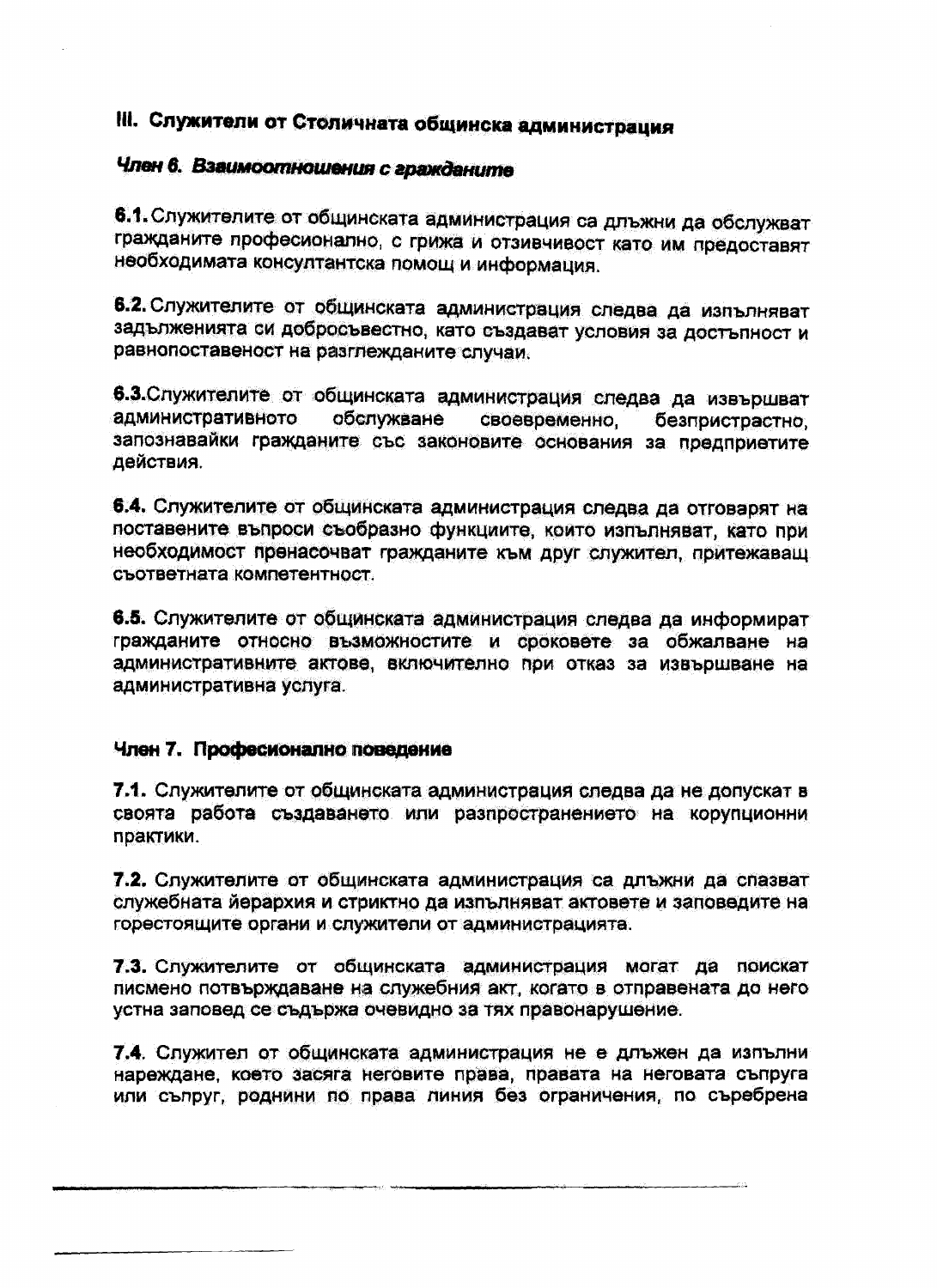линия до четвърта степен и по сватовство до втора степен включително. В този случай той е длъжен незабавно да уведоми органа, от когото е получил нареждането.

# Член 8. Взаимоотношения с колегите

8.1. Служителите от общинската администрация следва да създават условия за колегиална работна среда в дух на коректност и поялност.

8.2. Служителите в своите действия и изяви не трябва да уронват личното достойнство на колегите си.

8.3. Служителите с поведението си не трябва да поставят под съмнение професионализма на колегите си.

8.4. Служителите от общинската администрация оказват съдействие на колегите си при изпълнение на служебните им задължения.

## Член 9. Лично поведение

9.1. Служителите от общинската администрация с личното си поведение в публичните си изяви представят общината. Те не трябва да изразяват лични мнения по начин, който може да бъде тълкуван като официална позиция на администрацията, в която работят.

9.2. Служителите се придържат към общоприетите морални ценности и добродетели и не допускат недостойно поведение.

9.3. Служителите трябва да изпълняват добросъвестно финансовите си задължения към общинските и държавни власти. Те са длъжни да информират ръководителите си за случаи на разхищение, злоупотреба, или корупция.

9.4. Служителите не трябва да допускат да бъдат поставен във финансова зависимост или в друга обвързаност от външни лица или организации, както и да искат и да приемат подаръци, услуги, пари, облаги или други ползи, които могат да повлияят на изпълнението на служебните им задължения, на техните решения или да нарушат професионалния им подход по определени въпроси.

9.5. Служителите не може да приемат подаръци или облаги, които могат да бъдат възприети като награда за извършване на работа, която влиза в служебните им задължения.

9.6. Служителите от общинската администрация защитават и опазват поверената им общинска собственост и не я използват за други дейности, освен за предвидените.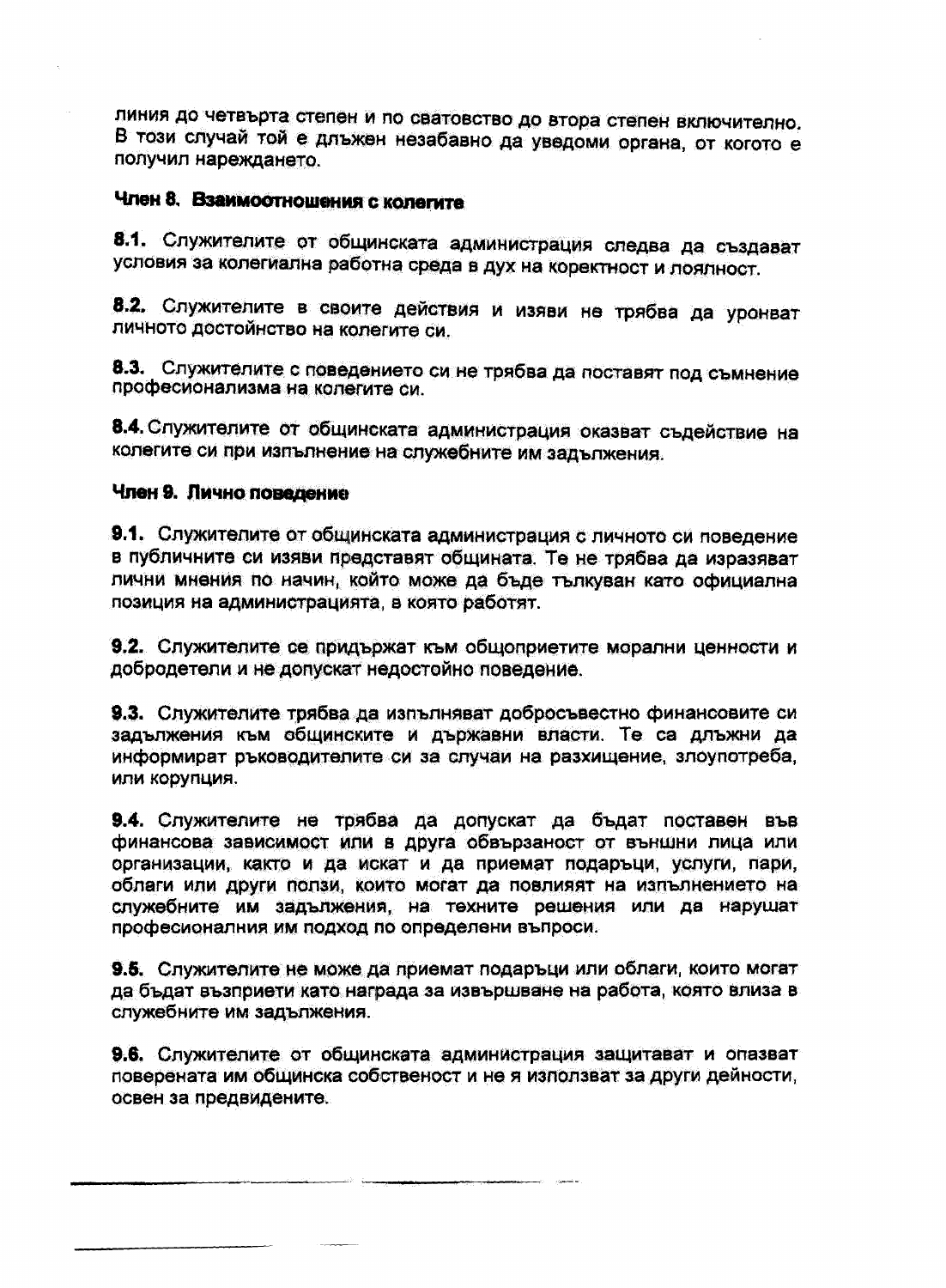# IV. Общински съветници

## Член 10. Заселания на СОС

10.1. Столичният общински съветник е длъжен да спазва правилата, записани в правилника за дейността и организацията на СОС.

10.2. Председателят на общинския съвет има право да прилага спрямо нарушителите на реда санкциите, предвидени в Правилника за Организацията идейността на СОС.

## V. Конфликт на интереси

Член 11. Предотвратяването и установяването на конфликт на интереси на лицата по т.1.1, заемащи публична длъжност в рамките на Столична община и СОС, се извършва при условията и по реда на Закона за предотвратяване и установяване на конфликт на интереси и по реда на Глава шеста от Правилника за организацията и дейността на Столичния общински съвет.

## VI. KOHTDON

## Член 12. Правомощия на Комисията по етика, граждански права, молби и жалби

12.1. Контролът за спазване на нормите от настоящия Етичен кодекс се осъществява от Комисията по етика, граждански права, молби и жалби, наричана по-долу Комисията.

12.2. Комисията проучва и разглежда оплаквания и извършва проверка на сигнали за нарушения на този Кодекс, подадени в писмена форма и подписани от жалбоподателя, в срок не по-късно от 14 дни след тяхното постъпване.

12.3. Комисията предоставя възможност на лицата по чл. 1.1 да отговорят на обвиненията и да се защитят.

случаите, когато Комисията стигне до заключение, 12.4.  $B$ 48 съдържащите се в жалбата обвинения са неоснователни или извън нейните компетенции, веднага прекратява проверката.